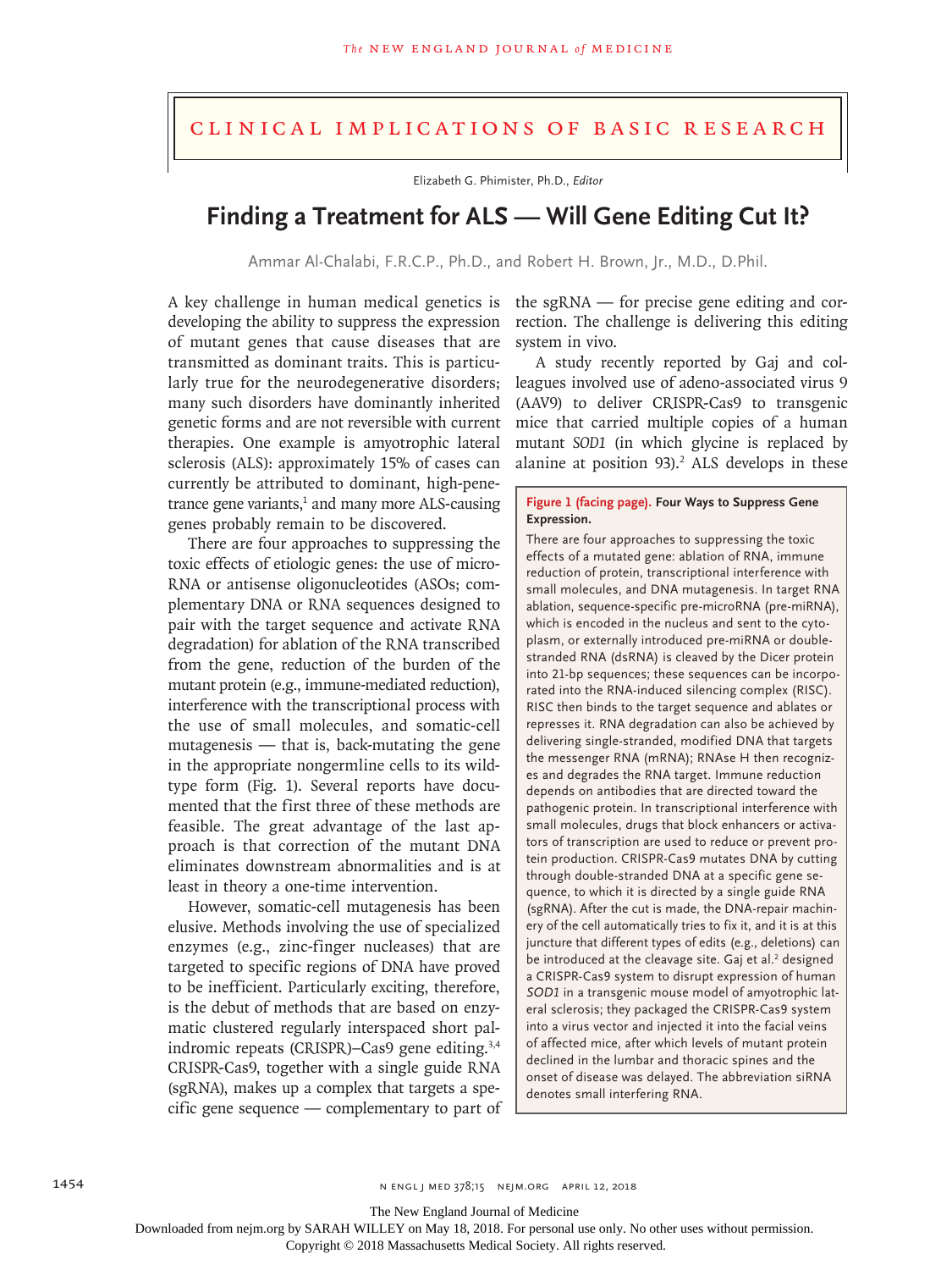

The New England Journal of Medicine

Downloaded from nejm.org by SARAH WILLEY on May 18, 2018. For personal use only. No other uses without permission.

Copyright © 2018 Massachusetts Medical Society. All rights reserved.